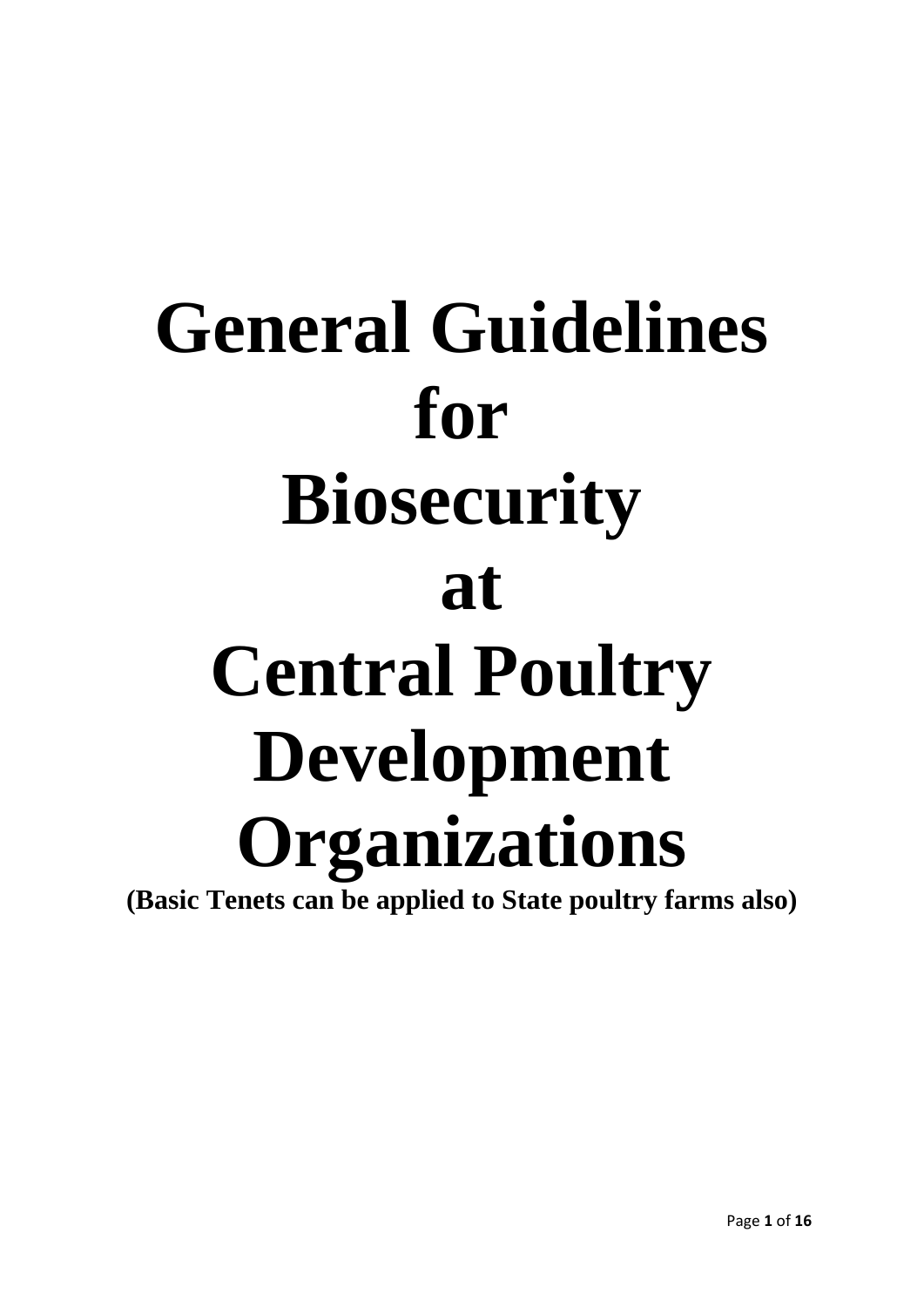## **General Guidelines for Biosecurity at Central Poultry Development Organizations**

#### **Executive Summary**

Biosecurity is an integrated approach encompassing policy and regulatory frameworks to analyze and manage risks in the areas of animal health and food safety, including associated environmental risk. The liberalization of global trade in agriculture since 90's has brought in many challenges apart from opening up new avenues for growth and diversification. Pests do not recognize geographical boundaries and liberalization of trade has opened new routes for animal diseases and pests through import of animal (livestock, poultry) and animal products. Many of the pests have a potential to establish and to cause serious economic losses.

An integrated biosecurity programme is an application on logical and sound principles specific to an enterprise, monitoring of disease status, evaluation of ongoing poultry farm operations on continuous basis with an objective to contain the diseases at bare minimum level.

 After lessons from Avian Influenza outbreaks at CPDO(ER), Bhubaneswar and CPDO&TI(SR), Hessarghatta, we must implement, as far as possible, an impeccable biosecurity plan to prevent any future disasters. These Standard Operating Procedures(SOPs) are proposed to act as roadmaps for keeping a close vigil and maintenance of biosecurity. The SOPs are structured under following heads:

- **i)** Farm Location and Design
- **ii)** Restricted Access to Birds
	- i. Movement restriction in general at farm level
	- ii. Movement restriction at poultry shed level
	- iii. Restrict vehicle entry in the farm area
	- iv. Restriction to visitors
	- v. Restriction to farm workers
	- vi. Restriction to carriers of transmission of infection in the farm
	- vii. Multiple Species rearing and precautions
- 3. Isolation and quarantine of new birds
- 4. Cleaning and Sanitation
	- a. Cleaning and disinfection of farm equipments
	- b. Cleaning and disinfection of poultry houses
		- i. Complete or terminal house cleaning
		- ii. Partial/concurrent house cleaning
- 5. Personnel hygiene
- 6. Hygienic disposal of poultry manure
- 7. Disposal of dead birds
- 8. Feed safety
- 9. Period of rest or Rearing of single age group
- 10. Medication/ vaccination of birds
- 11. Flock profiling
- 12. For high risk/ Alarming situation
- 13. Documentation and Record keeping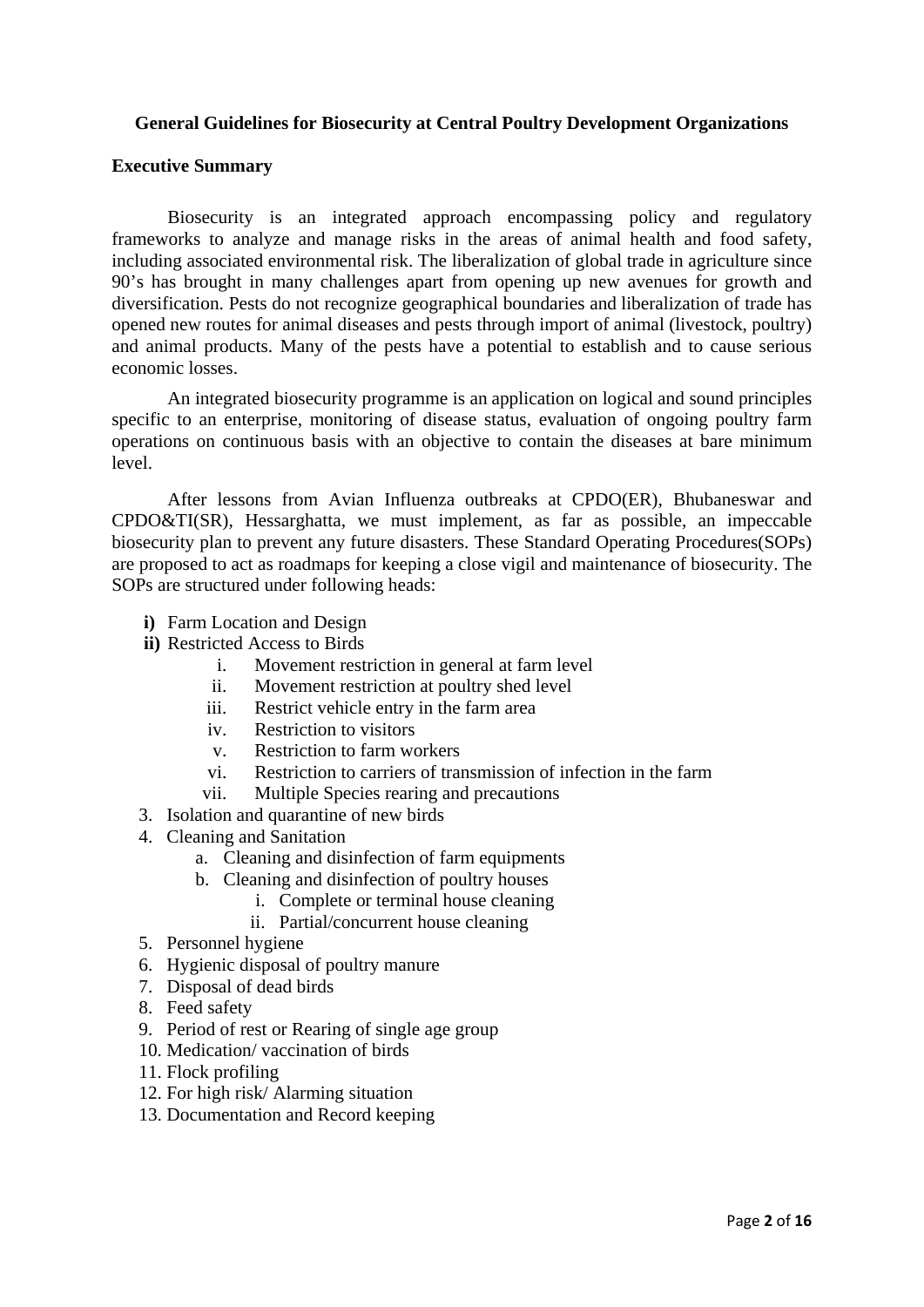An indicative checklist for implementing an effective poultry biosecurity plan is also added for quick reference. It has also been decided to undertake the following actions on top priority:

1) Installation of bird reflectors strategically to keep wild birds / water birds / crows, etc away from the farm area.

2) To immediately procure and install high frequency sound devices to divert the birds away by sound waves.

3) Immediate report of abnormal mortality in poultry stock at following e-mail address: [asinghnanda@gmail.com,](javascript:main.compose() [rs\\_rana9@yahoo.co.in](mailto:rs_rana9@yahoo.co.in/), [jspf-dadf@nic.in,](mailto:jspf-dadf@nic.in) s bhoosreddy@yahoo.com, j[cpoul@nic.in,](javascript:main.compose() [jclp@nic.in,](javascript:main.compose() [pksmathura@yahoo.co.in,](javascript:main.compose() [sujit.nayak@nic.in](javascript:main.compose()

Nearest RDDL should also be informed to collect samples / material as per their norms and protocols for disease diagnosis both for on spot with the help of Kits and also for onward transmission to HSADL, Bhopal.

4) Immediately stop sale-purchase / inflow-outflow of all poultry products, feed or feed ingredients, etc, if disease is even suspected or diagnosed in any shed or farm till final test results of disease diagnosis is done and regarding Notified diseases / Avian Influenza after confirmation from designated / HSADL, Bhopal.

5) Disposal of dead bird/s in a bio-secured manner and for Notified diseases as per the Action Plan issued by DADF, GOI.

6) If any mortality reported in wild bird / water birds / crows, etc in farm campus the Post Mortem of such birds must not be conducted at all in farm area. The Department and the RDDL should be informed immediately and the RDDL should be requested to collect the samples as per their protocol for diagnosis or for onward transmission to HSADL, Bhopal for diagnosis, as per the requirement to be decided by the competent authority.

7) If Avian Influenza or Notified disease is suspected or confirmed at any farm demobilize the staff of the farm with immediate effect.

8) Workshops to be conducted by all the CPDO's and State Farms on SOP Bio-security and Action plan on Avian Influenza-2012 forwarded by the DADF with all staff of CPDO & CPPTC inviting speakers from the Departments of Poultry Science, Pathology, Medicine, Epidemiology, Veterinary public health from State Veterinary University / College and also from RDDL. In such workshops the State Government officials should also be invited.

9) Whenever there is a modification or updation of the General Guidelines of Biosecurity or the Action Plan on Avian Influenza such workshop is to be conducted within 15 days from the date of Notification or issuance.

-x-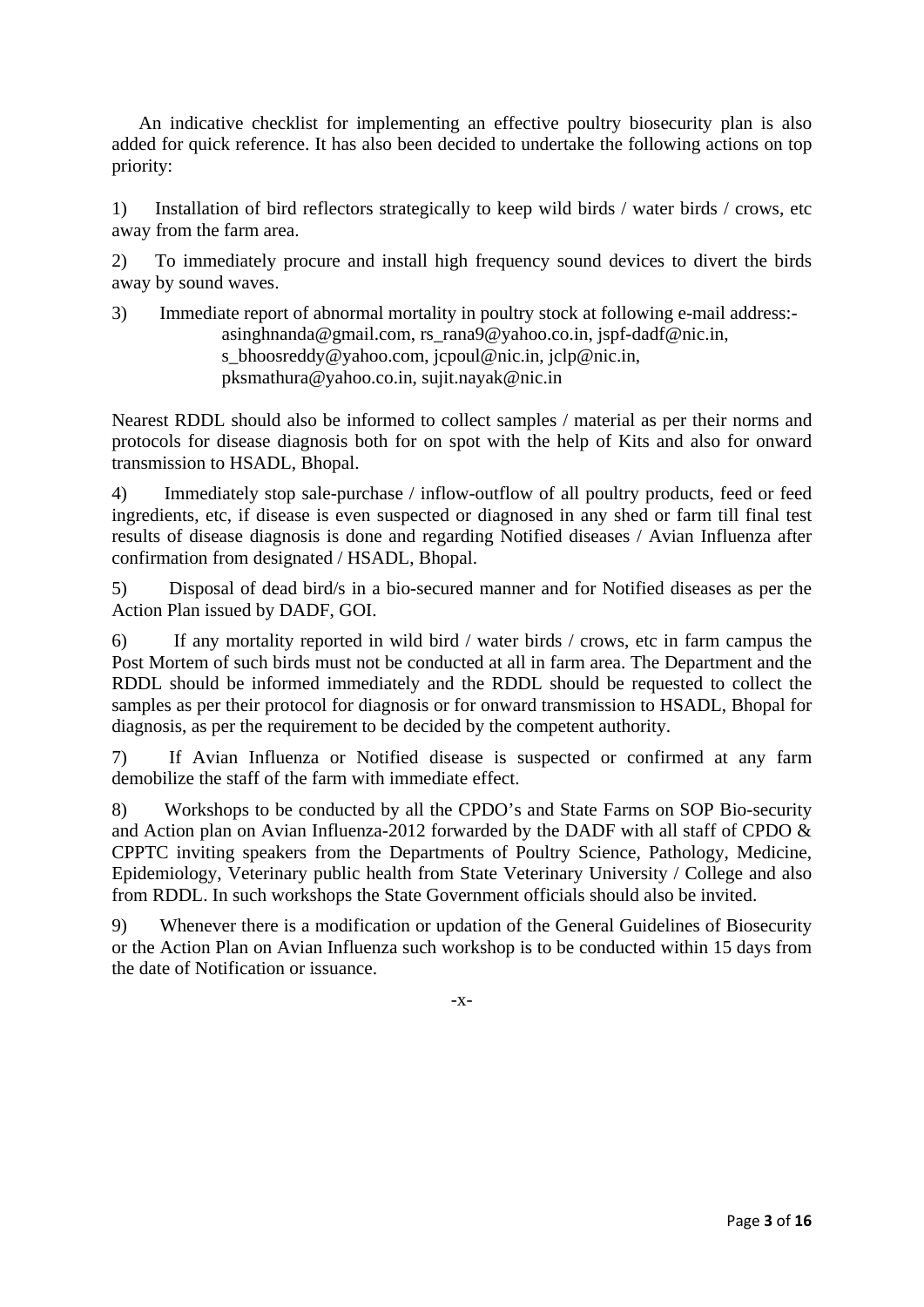# **Biosecurity Guidelines and checklist**

#### **Indicative Quick Checklist for Implementing an Effective Poultry Biosecurity Plan**

Implementing any of these suggestions will reduce the risk of disease entry. Each additional step implemented will further reduce biosecurity risks.

- Secure perimeter; Keep "restricted" signs posted at drive entrances
- No trees or dense foliage around sheds, no roosting site for wild birds
- Restrict entry to essential personnel and record entry.
- Keep poultry houses locked; fasten from inside while inside.
- Provide boots and coveralls for staff and visitors for each shed.
- Staff should change into dedicated/disposable boots and coveralls upon entering each different shed. Clean footbaths may be appropriate within a shed if changed regularly.
- When caring for flocks, the resident flock manager should keep clothing (including shoes, boots, hat and gloves) separate from those worn off the farm.
- After caring for the flock, change clothes completely and wash hands and arms before leaving premises.
- Flock manager and other caretakers should not visit any other poultry flocks.
- If possible, provide show facilities for visitors.
- Remove poultry mortality daily. Store or dispose of them in an approved method.
- Ensure staff and visitors are aware of the dangers of raising or visiting other avian species and their contact with your flock.
- Essential visitors such as owners, meter readers, service personnel, fuel and feed delivery drivers, and poultry catchers and haulers must wear protective outer clothing, including boots and headgear, before being allowed near the flocks.
- Monitor vehicles entering premises for poultry pickup or delivery, feed delivery, fuel delivery, etc., to determine if they have been scrubbed down and the undercarriage and tires spray-disinfected before entering.
- Minimize entry of equipment, supplies, etc. and take appropriate precautions such as disinfection, removal from shipping boxes, etc.
- Clean and disinfect all coops, crates and other poultry containers or equipment before and after use.
- Maintain a strong vector control program for insect, mammalian and avian vectors. Maintain bait stations, clean up feed spills, prevent entry by wild animals (rats, birds, insects) or pets (dogs, cats). Use screens in windows, air inlets, doors feed bin exhausts etc.
- Maintain minimal vegetation and no debris around poultry facilities to lessen food and shelter opportunities for vectors.
- Ensure that feed, water and bedding sources are free from infectious agents.
- Review your biosecurity plan and flock health program, including vaccination protocols, with veterinarian on a regular basis.
- Sick or dying birds should be sent to a state laboratory for diagnosis. Commercial growers should contact their flock supervisor.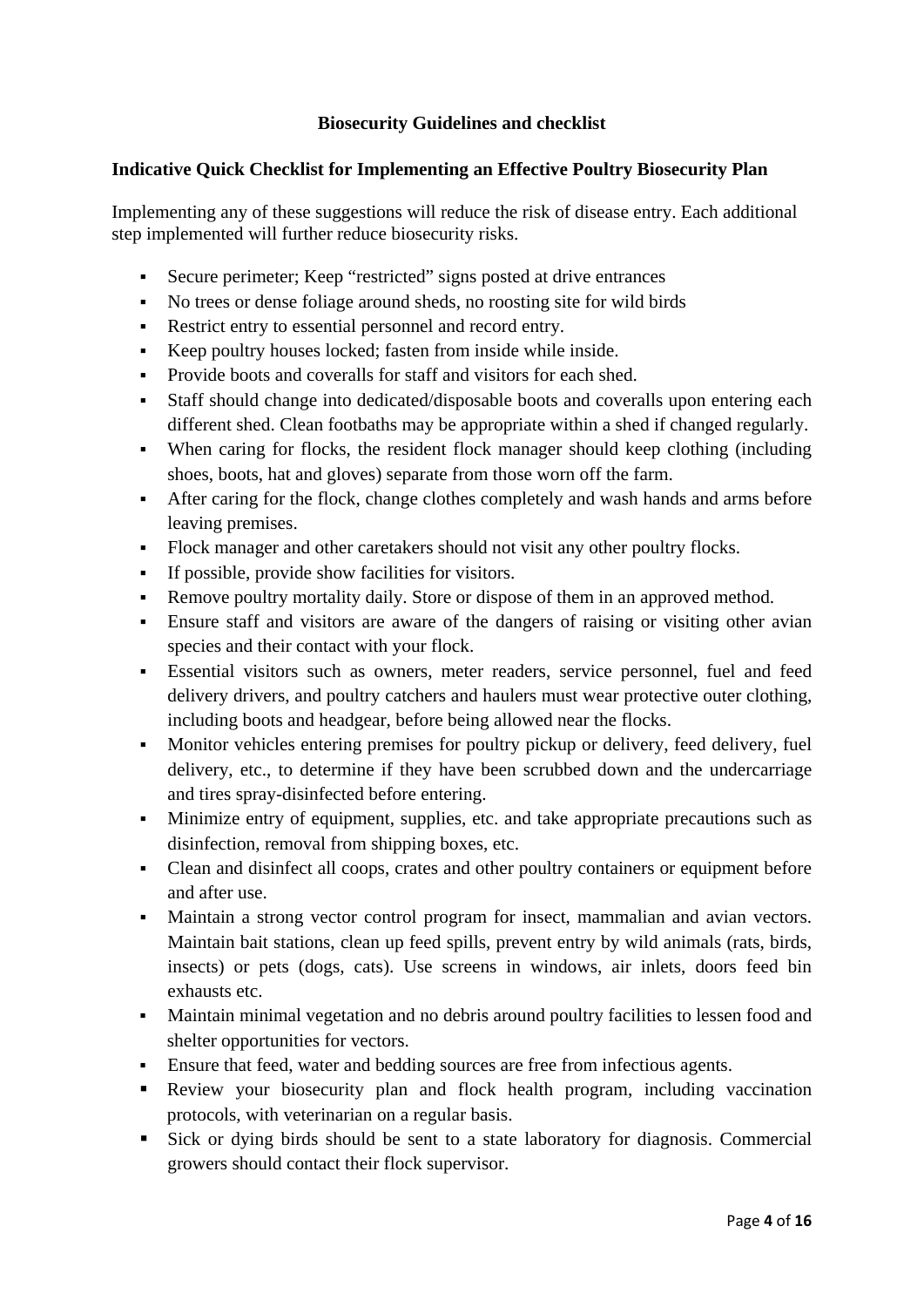#### **Tenets:**

An integrated Biosecurity programme must be regarded as an application on logical and sound principles specific to enterprise, monitoring of disease status, evaluation of ongoing poultry farm operations on continuous basis with an objective to contain the diseases at bare minimum level.

 The location and structural biosecurity principles are to be followed at the very beginning, while setting up the farm. Operational biosecurity measures in general revolve around three basic principles viz:

- a) isolation,
- b) traffic control and
- c) sanitation

These are further categorized into various sub groups which are mentioned below for ready referencing as a checklist:

 It is utmost importance that the birds must be free from stress for which overcrowding should be avoided, appropriate ventilation and temperature must be regulated to make the environment ambient. Cleanliness, good quality feed/ premix and potable drinking water must be ensured. These basic management measures will allay immunosuppression due to stress making the birds vulnerable to pathogens.

## **iii) Farm Location and Design:**

Poultry farm maintaining the valuable germplasm should ideally be located at a well isolated site away from other farms. It should be located away from water bodies that can be source of water for wild birds and animals and these wild birds and animals and these wild birds ultimately may become source of infection to birds maintained in the farm. Ideally it should be located at least 1-2 km away from other commercial facilities.

- The perimeter of the farm and hatchery must be secured with boundary wall and other measures.
- SOP's of Biosecurity must be displayed in regional and local languages at every different species unit.
- Sign boards indicating 'Biosecurity area', 'visitors are not allowed' are to be displayed at breeding stocks and hatcheries of each species.
- The farm should be designed in such a way that it has sufficient ventilation and should have access to sunlight. This will be necessary for reducing the build-up of infectious agents in poultry house apart from reducing the stress of accumulated gases.
- Direction of long axis: This depends on geographical location of the farm. If the farm is located in cold region then the direction of long axis should be North-South. If the farm is located in hot and humid condition then it should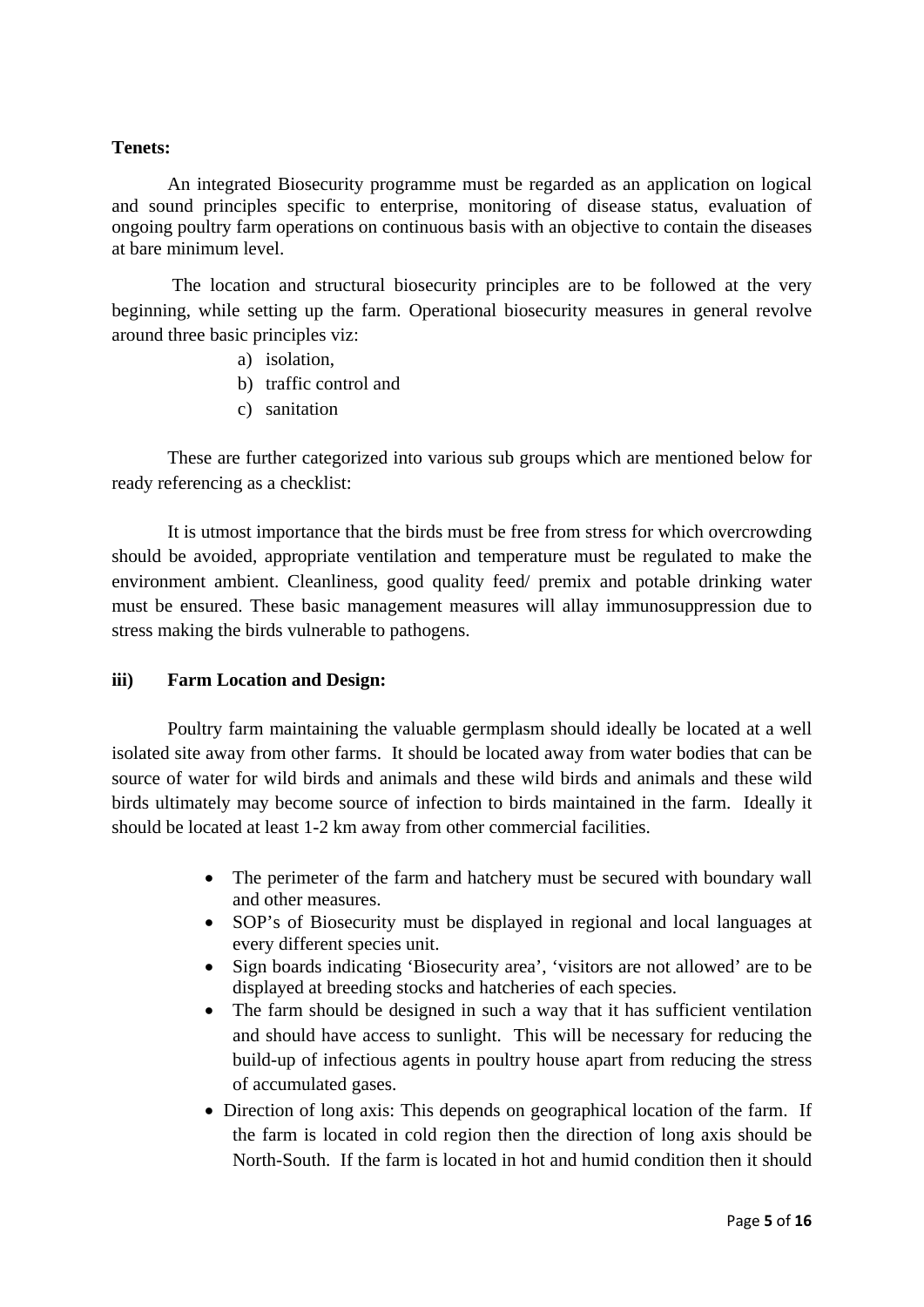be East-West, if the farm is located in region with very high temperature in summer months, then long axis should be South-East.

- Overhanging branches of trees over run-area of poultry like turkey, ducks etc. should strictly be pruned/ removed to avoid falling of droppings of feral birds. Ideally no dense foliage and trees should be there.
- Ensure bird-proofing nets in all units to prevent entry of small feral birds into sheds
- Cover any open drains to avoid attraction of wild animals
- There should be no roosting site for wild birds
- There should be proper drainage facility and water should not stagnate.
- Houses should be provided with concrete floor for easy and proper cleaning.
- Foot dips of uniform size must be provided at the entry of all the poultry sheds and preferably use  $50\%$  lime powder +  $50\%$  Bleaching powder
- Ideally, lay out of the farm should be such that at farm entry point brooder shed should be followed by shed for growers and lastly for adult birds. Similar pattern should be followed for drainage system also from brooding to adult shed.
- Hatchery should be located at least 500 ft. away from other sheds.
- Bird reflectors may be used.
- From biosecurity point of view, distance between two different sheds of same type should be 30 ft. and of different type should be 100ft.
- Roads should be of concrete material so that transport of organisms with shoes and tyres can be reduced.
- Facility for post-mortem examination near to the incinerators and separate laboratory with suitable facilities and manpower are also required for regular monitoring and surveillance of diseases at the farm level.
- There should be single window system for sale of all poultry & poultry products with sale counter at gate. Client and their vehicle should not be allowed in any case to visit farm or hatchery.
- The Sale Counter for the sale of poultry & hatchery products should be arranged at the entrance gate to avoid entry of commercial vehicle in the campus.
- Farmers' Hostel/ training room etc. which is located near farm shed must be shifted away
- One demonstration shed may be constructed near the laboratory side for demonstration regarding poultry and other avian species to the poultry farmers and other trainees.

#### **iv) Restricted Access to Birds:**

 It means restricting access to a farm by employing fences and enclosures which creates a barrier between clean areas where poultry are kept and outside environment and it is the most important biosecurity measures for restricting source of infection away from farm and even from the infected farm to other non-infected far. Movement restriction should be applied both at farm as well as at shed level.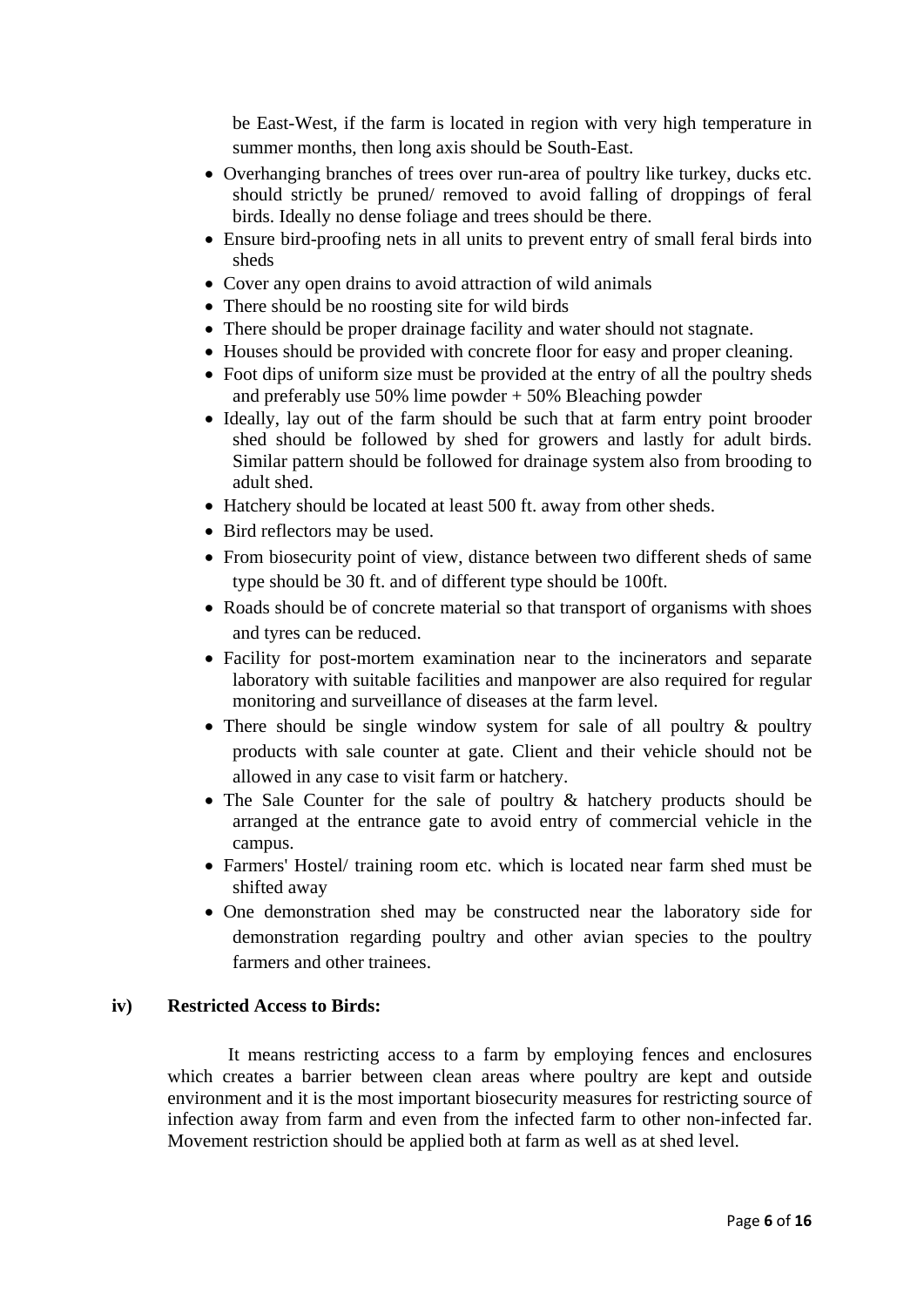CCTV, if required, in the whole campus to monitor & supervise the activities in the campus is recommended.

## **a) Movement restriction in general at farm level:**

- As far as possible, separate personnel must be made available to each species of poultry to avoid frequent movement between different species units.
- All the farms should be provided with fence to protect the entry of persons, vehicles, animals etc.
- Entrance should be forbidden to everyone. The poultry farms can only be entered with the permission of the farm manager or appointed responsible.
- Permit the access on the farm only to those people that are necessary on the farm e.g. personnel, veterinary services.
- It should be kept in mind that visiting two different farms within 24 hr should be avoided. If necessary, showering in between visits is highly recommended. Similar instructions should be applied to the team of persons who catch and load poultry.
- To improve control on the access of the farm, there should only be one entrance and one exit. The road used for such personnel should be cleaned and disinfected daily.
- At the entry point of the farm, provide boot and wheel dip baths filled with an effective disinfectant. It should be ensured that the baths are renewed on daily basis**.**

## **b) Movement restriction at shed/ poultry shed level:**

- Keep the shed locked at all times.
- Shed ideally should have a facility for changing room with hand washing facility (if required, showering facility).
- On clean side there should be facility to put on clean clothes and boots and after use they should be left out in the changing room, and while exiting put on the clothes which the individual was wearing before the entry into the changing room.
- It should be ensured that all materials, drugs, vaccines etc., are cleaned and disinfected and they should be have passed a quarantine storage period of 10 days in a especially designed storage room which should be cleaned regularly.
- All material used in farm operations should cleaned and disinfected before and after use.
- Every shed should be provided boot dips at entrance and exit and they should be ensured that the dips are renewed on daily basis.
- Fogging of the populated sheds should be a part of a prevention programme to minimize the risk of contamination. The disinfectant should be used with right dilution as per manufacture's direction**.**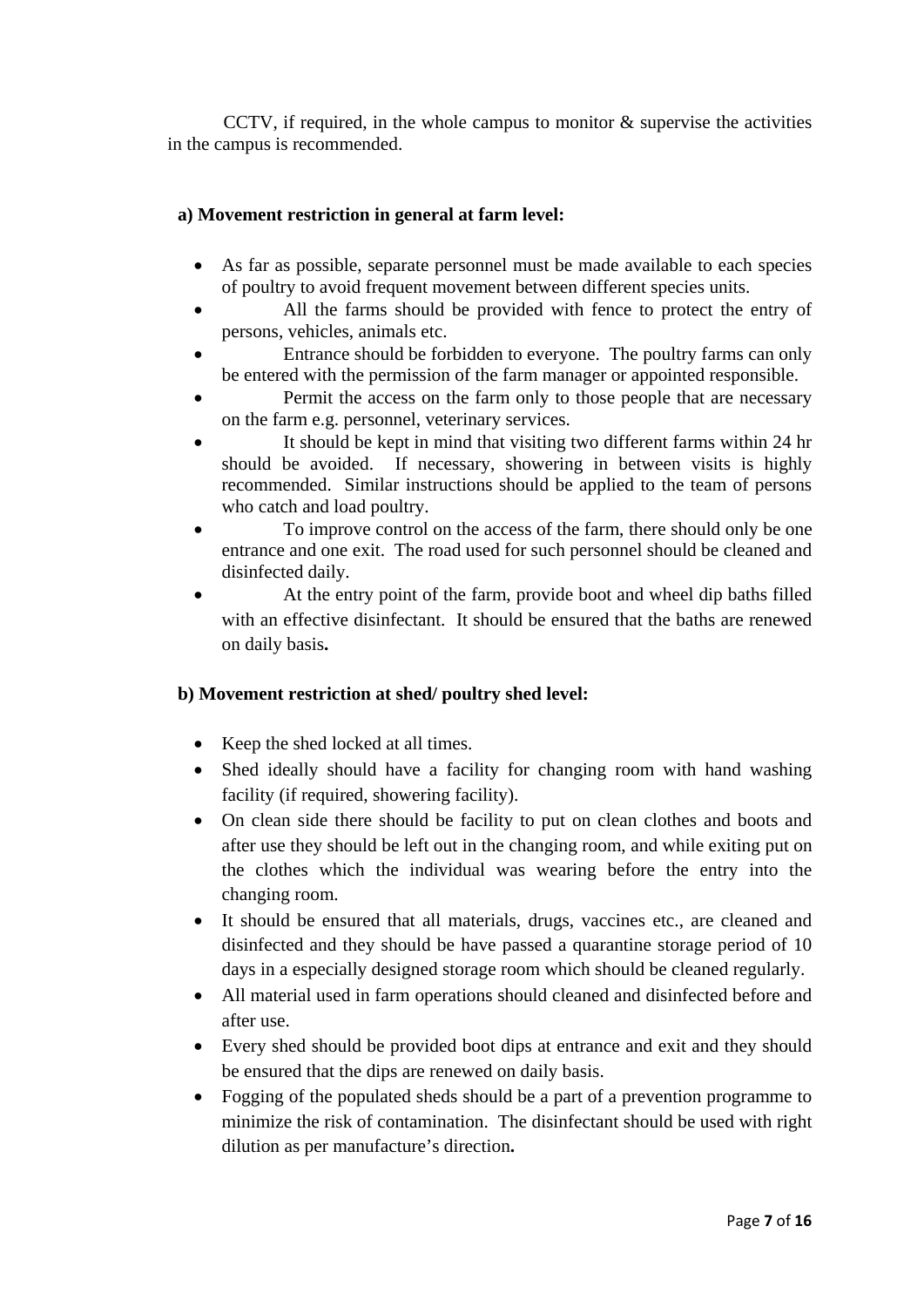# **c) Restrict vehicle entry in the farm area:**

Since many poultry diseases are known to be spread by transportation and thus it is of paramount importance to clean and disinfect vehicles before entry into farm premises.

- Provision of wheel dip and walk way for personnel is required at the entrance
- Person doing cleaning and disinfection of vehicles should wear clean and disinfected clothing.
- It should be ensured to remove all dry litter, straw, mud from all surfaces, wheel arches etc.
- Remove all equipment from the vehicle that can be dismantled and cannot be cleaned on the spot.
- For cleaning purpose, use a powerful car and truck cleaning product to soak all surfaces. Attention should be paid to wheels, ceilings; lifts etc and then leave it for 15 to 30 minutes.
- Clean the removed equipment and other tools of vehicles with a proper detergent. After soaking for some time, rinse all surfaces and equipments under high pressure. It should be ensured that no organic material remain on the vehicle with detergent safe for the vehicle and effective at all temperatures.
- During disinfection operations, disinfect all surfaces inside and out with the disinfectant. Work your way down from the top to be bottom and attention should be paid to cracks and wheels. It should also be ensured that underside of the vehicle also get disinfected.
- Then move the vehicle to a clean and disinfected place to let it drain and for drying.
- Apply restrictions on the movement of driver.
- Drivers are permitted to enter up to egg storage room only
- All feed delivery vehicles should be kept clean before loading the feed
- Transport the feed first to the young flock and then to the older flock.
- Drivers not to enter poultry houses under any circumstances.
- Drivers to spray soles of shoes and floorboard of vehicle with disinfectant after every delivery.
- Wash hands with disinfectant solution before leaving for another shed.

# **d) Restriction to visitors:**

- Allow only essential people to contact the poultry kept in the farm.
- Build a separate demonstration area and birds kept there should not later be stocked with shed-house birds.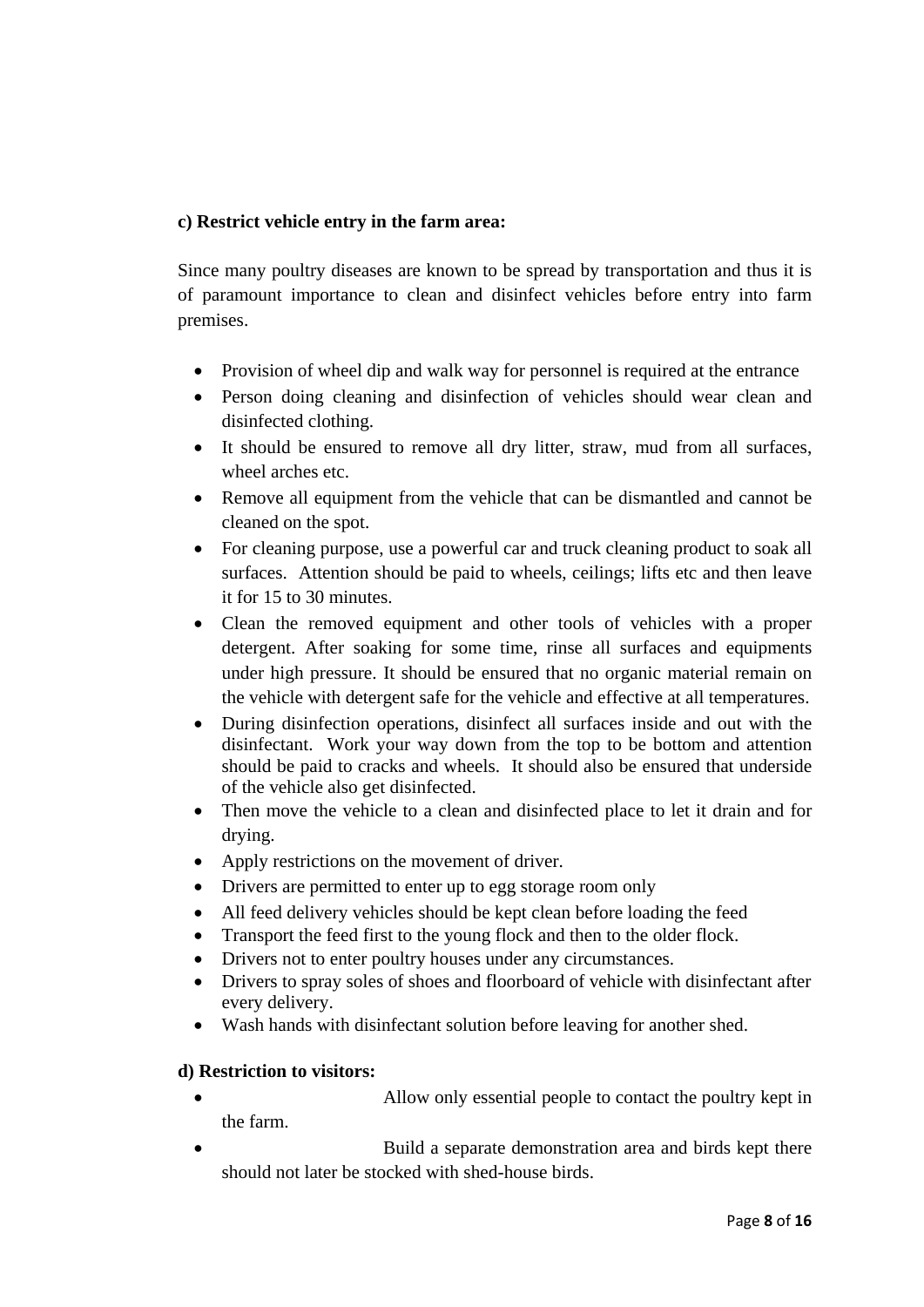- **If visitors have their birds of their own do not allow them** to come near to the birds.
- Allow entry of the visitors in essential situation after taking all biosecurity measures at farm entry as well after entry into the shed. These measures should include footbaths at the entry of farm and then at shed level, every visitor may change clothes/cap/footwear, (go through shower-in policy if required) and wear clean and disinfected clothes/ cap and boots. Specific coveralls and footwear for visitors are also to be provided.

## **e) Restriction to farm workers:**

- At the outset train the farm workers about the basic tenets of biosecurity
- Allow only the employees of that farm to handle the birds on a day-to-day basis.
- Make sure that employees should not have a commercial or private bird operation as they may transmit disease to the birds kept at the farm.
- Do not allow farm workers to visit any other poultry farm or places where birds are kept. Similarly, the farm workers should not be allowed to visit the bird shows or bird fairs.
- Workers in engaged in rearing of one poultry species should not be allowed to visit other farms where different poultry species is being reared.
- All the farm workers should be allowed in the farm after going through all the biosecurity measures as mentioned for visitors.
- All the farm workers must put off their clothes and boots after finishing their jobs and should go through shower-out policy.
- All workers must wear clean and disinfected clothes during farm operations.
- Frequent washing of hands with detergent or soap with sufficient contact time should be encouraged in day to fay farm operations.

# **f) Restriction to carriers of transmission of infection in the farm:**

 Some of the mechanical carriers of infection should be restricted to enter into the farm building.

- Prevent the entry of introduction of new birds to a previously infected poultry house at least for 3 weeks after clean out.
- Wild birds resident fowl or migratory birds should have no contact with the flock through the use of screens or overlying nets.
- Bird reflectors/ solar fencing may be considered.
- There should be insect control programme in place since flies of several species are important in transfer of certain pathogens.
- Rodents have also been implicated in the transfer of infection. Therefore, control and preventing their movements between houses on a single premise are essential.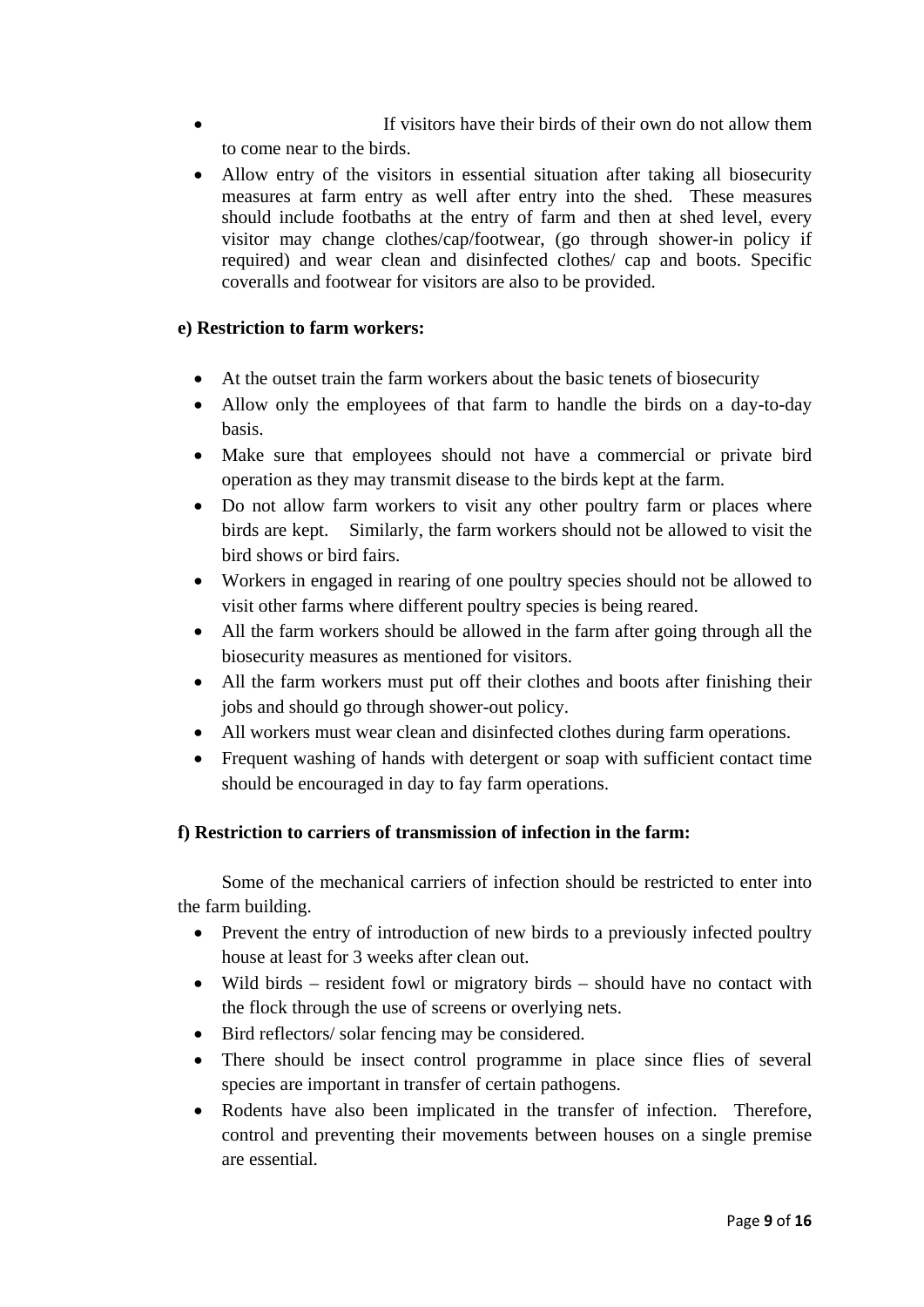- Steps should be taken to prevent the accumulation of standing water. Since such water bodies can serve as source of water to migratory waterfowl and shore birds.
- Limit sources of food for wild and free flying birds.

# **g) Multiple Species rearing and precautions:**

 The specific guidelines for keeping multiple species are to be further deliberated. However, the following thumb rules may however be kept in mind:

- Poultry units should be distantly located or well bifurcated from each other.
- Separate hatchery for each species may be considered.
- Provision of separate feed storage facility at units of different species may also be considered.
- Equipment meant for different species of birds should be separate.
- Provision of all-round spray system of disinfectants at the entry of each species units
- Exclusive infrastructure facility is essential to rear each species separately and to follow all-in all-out system

# **v) Isolation and quarantine of new birds**:

 Isolation and quarantine of new birds is necessary in a separate place and enclosure so that infectious agents which may be there in the newly introduced birds may be detected before introduction of these birds with other flocks.

- If the birds have been used for a show or a fair, keep them isolated from rest of the flock for 21 days after the event and observe for signs of the disease.
- New birds should be kept separate from old stock for at least 21 days and they should be observed for any disease symptoms to develop and samples (blood, faecal, swabs) should be collected for thorough investigation before mixing to the already existing old stock.
- It should be ensured that shed houses birds of same age group, even if farm consists of birds of different age group.
- Pest proofing is recommended before restocking

# **iv) Cleaning and Sanitation:**

• Effective cleaning and disinfection is an essential component of good hygiene and thus one of the key biosecurity measures for disease control. This should be carried out from time to time to reduce the build –up of pathogenic organisms and a disinfectant known to be effective against a large range of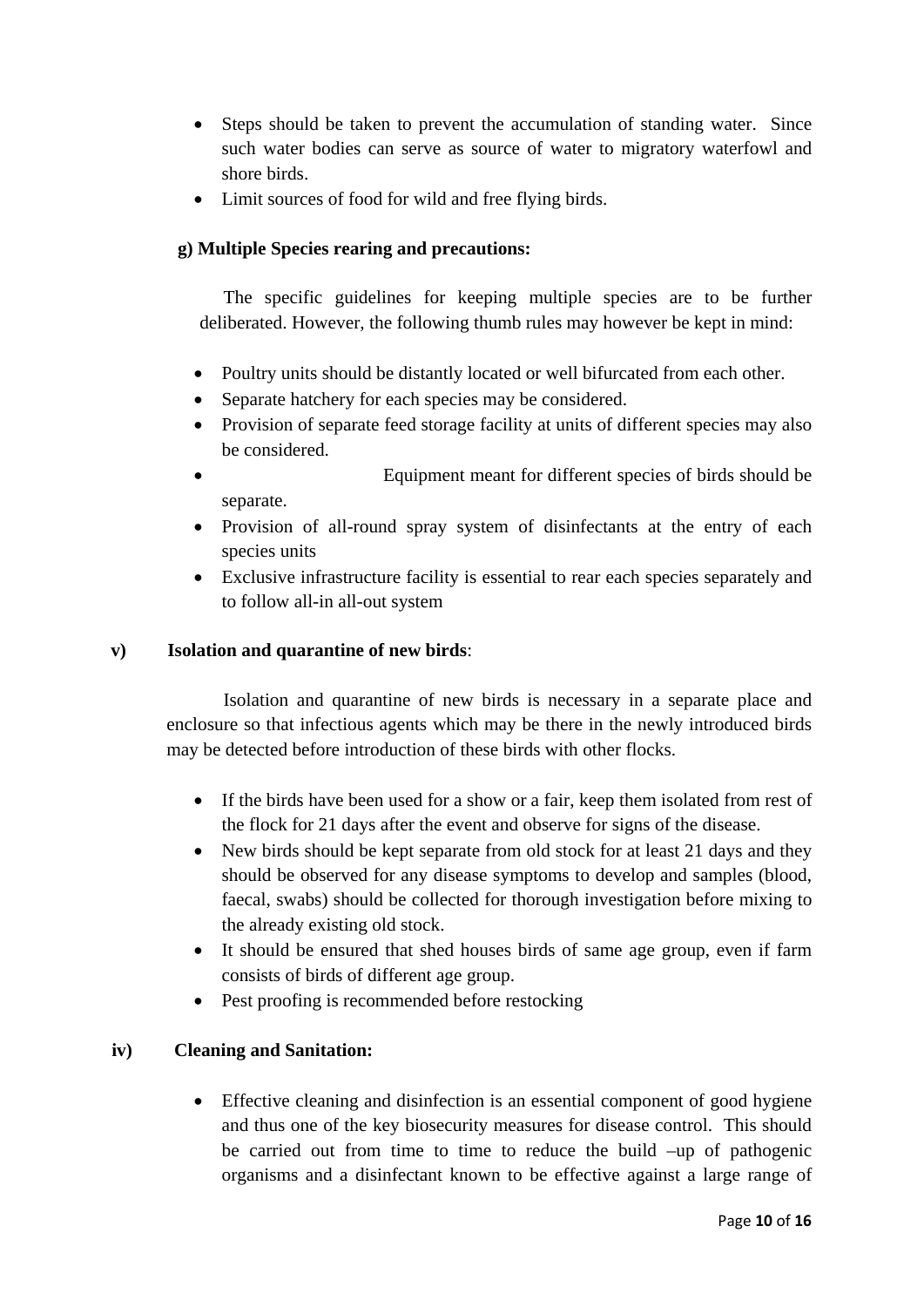pathogens should be used regularly for prevention of this type of virus. It should address the disinfection of materials.

- Approved disinfectants like chlorine dioxide and peracetic acid for disinfection or sterilization may be used.
- Farm equipment entering the farm, cleanliness of personnel on the farm, disposal of dead birds and poultry manure and sanitizing the drinking water should be paid attention.
- The area around poultry sheds should be kept clean from vegetation, food waste, plastic bottles, glass bottles, tins or drums.
- Water Testing should be done at regular intervals. Water purifier in each shed is required.
- Air purifier in all sheds is recommended.
- Testing of Microbial load at different places is required.

# **a) Cleaning and disinfection of farm equipments:**

- Feeding pans and drinking equipment used in the caged area should be kept clean daily.
- Scrubbing should be done and then application of hot water followed by disinfection with an effective disinfectant.
- Make sure all equipments that had contact with the poultry, lawn, garden and poultry equipments are washed and disinfected before taken to another place. The same should be followed where some equipment are to be brought into the farm.
- Keeping the cages clean prevents pathogens from accumulating and causing health problems. Cages should be disinfected at regular intervals. They may be left in the sun and then they may be disinfected but it is essential to remove manure before disinfecting cages. Disinfectant will not work if there is still manure present on items.
- Newly purchased equipments should be thoroughly washed with soapy water or otherwise should be disinfected before use.
- Newly purchased cages should also be subjected to washing with soapy water or should be disinfected.
- Poultry equipments such as egg crates, cages, shovels or rakes, should not be shared between family or neighbouring farms. Plastic or metal equipment may be preferred over wooden material.
- Change feed and water daily.

# **b) Cleaning and disinfection of poultry houses:**

 Housing cleaning is the most arduous phase of bio-security and it can be divided in two type.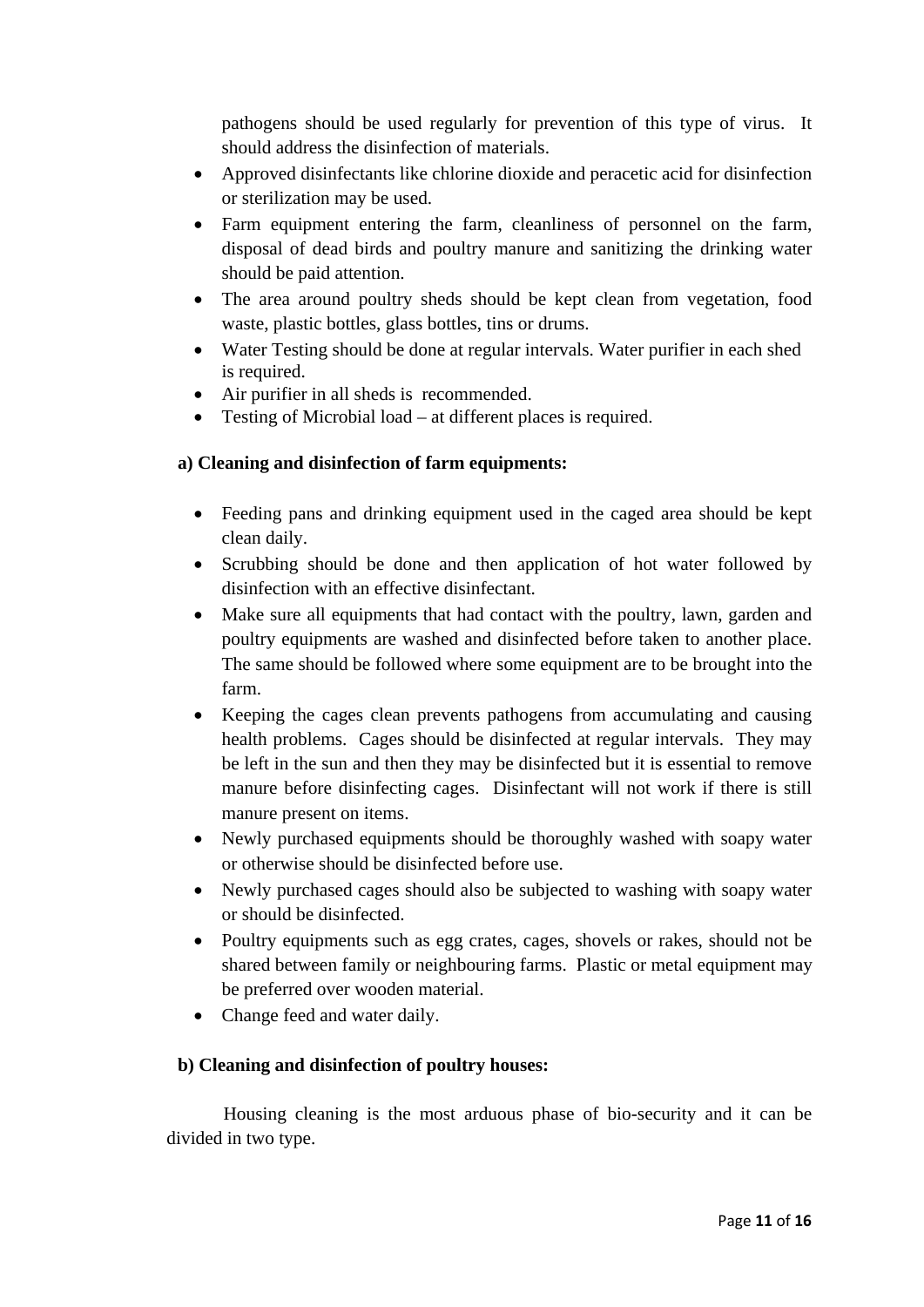- **i) Complete or terminal house cleaning**: This is practiced after removal of flock and the following points should be given consideration.
	- After removing the flock, remove the left over feathers, droppings, letter etc. It should be then followed by complete disinfection of the shed. Firstly the house should be fumigated and then it should be subjected to an effective disinfection. Keep the shed empty for a minimum period of 10 days before arrival of new flock.
	- Before introduction of new flock it should be ensured that there should be no extra moisture in litter, otherwise chances of fungal growth are more.
- **ii) Partial/concurrent house cleaning:** This type of cleaning is done while the birds remain inside the house with following considerations:
	- Thoroughly clean the fans and it should be a regular feature.
	- Sweep the house from top to bottom.
	- Remove the caked litter from the house.
	- Place the clean litter in the house.
	- Regularly disinfect the brooder guards, feeders, jugs, drinking water containers using iodophores and 5% sodium hypchlorite. Other chemical effective like sodium dodecyl sulphate, formalin and iodine compounds may also be used.
	- Regularly sanitize the drinking water.
	- Proportion of disinfectant added must be displayed at the entrance of each shed/ hatchery.

# **v) Personnel hygiene:**

- Specific over all clothing for employees must be provided.
- Wash hands thoroughly before and after entering the farm area. Washing of hands can be done with soap or detergents with contact time of 10 minutes.
- Wear clean clothes or coveralls while working with birds in the farm. The clothes should be washable with laundry detergent. Preferably for this purpose detergents or oxidizing agents (sodium hypochlorite dilute to give 2-3% available chlorine or vircon @ 2% with contact time of 10 minutes) and alkali (sodium hydroxide 2% solution or sodium carbonate anhydrous 4% solution with 10-30 minutes contact time) can be used. Dirty clothes should be washed with detergent and hung out to dry in the sun).
- Since disease in poultry can be transmitted easily through boots, therefore, boots should be used after cleaning and disinfection. The best approach would be disinfecting footwear before and after working with birds or keeping a separate pair of shoes to work around birds and changing into other shoes when leaving the premise. The person should use coveralls, which can be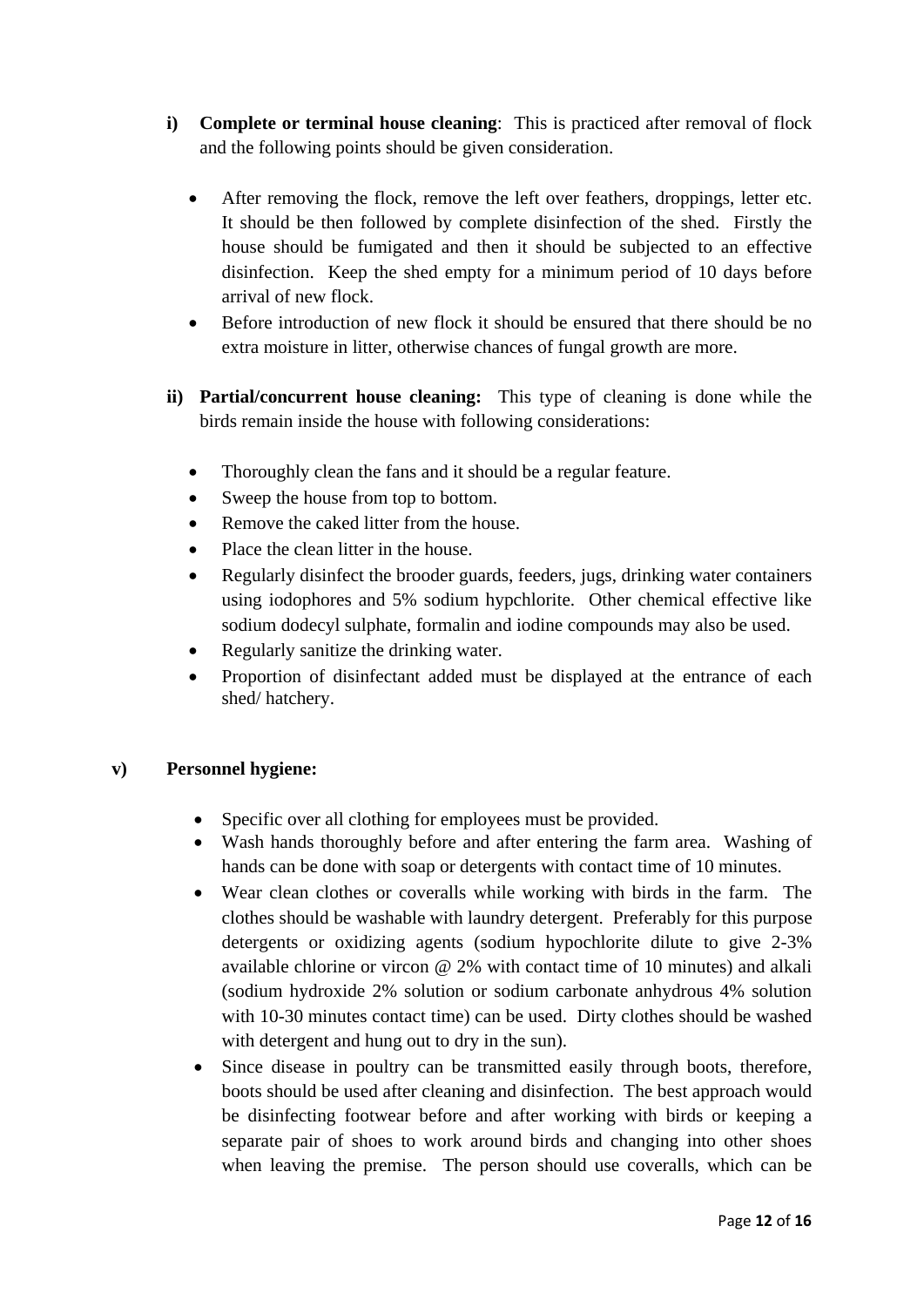- When the care personnel needs to attend to chickens or other poultry (e.g. collecting eggs, feeding or watering, change of bedding or repair of fencing material), a change of clothes/ boots should be required.
- Medical check up of all workers coming in contact with livestock and feed should be done.

## **vi) Hygienic disposal of poultry manure:**

- Use of poultry manure and other poultry by-products such as feathers in agriculture and aquaculture as fertilizer and in untreated form as food for pigs and fish may serve as source of infection as many viruses may not be deactivated for several weeks inside the organic matter such as faeces.
- Poultry manure should be left undisturbed for at least 90 days and then can be used as fertilizer. High risk farming practices such as use of contaminated water and recycling of poultry waste without treatment should be stopped.
- Effluent generated from poultry processing of manure can also be disposed off after treatment with acids such as hypochloric acid 2% or citric acid 0.2% or with alkali treatment such as Sod. Hydroxide 2% or sodium carbonate anhydrous 4%.

# **vii) Disposal of dead birds:**

 Dead birds should be removed quickly and properly, to ensure no contact with other birds which will be helpful in removing the source of infected foci to poultry as well as to handlers. The best way to dispose off dead birds is by rendering, burial or incineration.

# **viii) Feed safety:**

- Subject to financial and practical considerations, feed should be pelleted to achieve pasteurization. This requires a temperature of  $82<sup>0</sup>$  C for at least 30 seconds to eliminate enteric bacteria. Maintaining good manufacturing practices and careful monitoring of the pelleting process will reduce the probability of infection.
- Either feed plant personnel should be trained in the selection, application and control of pesticides and rodenticides, or a licensed applicator should be used. This may reduce the probability of accidental contamination of feed or contravention of regulations.

## **ix) Period of rest or Rearing of single age group:**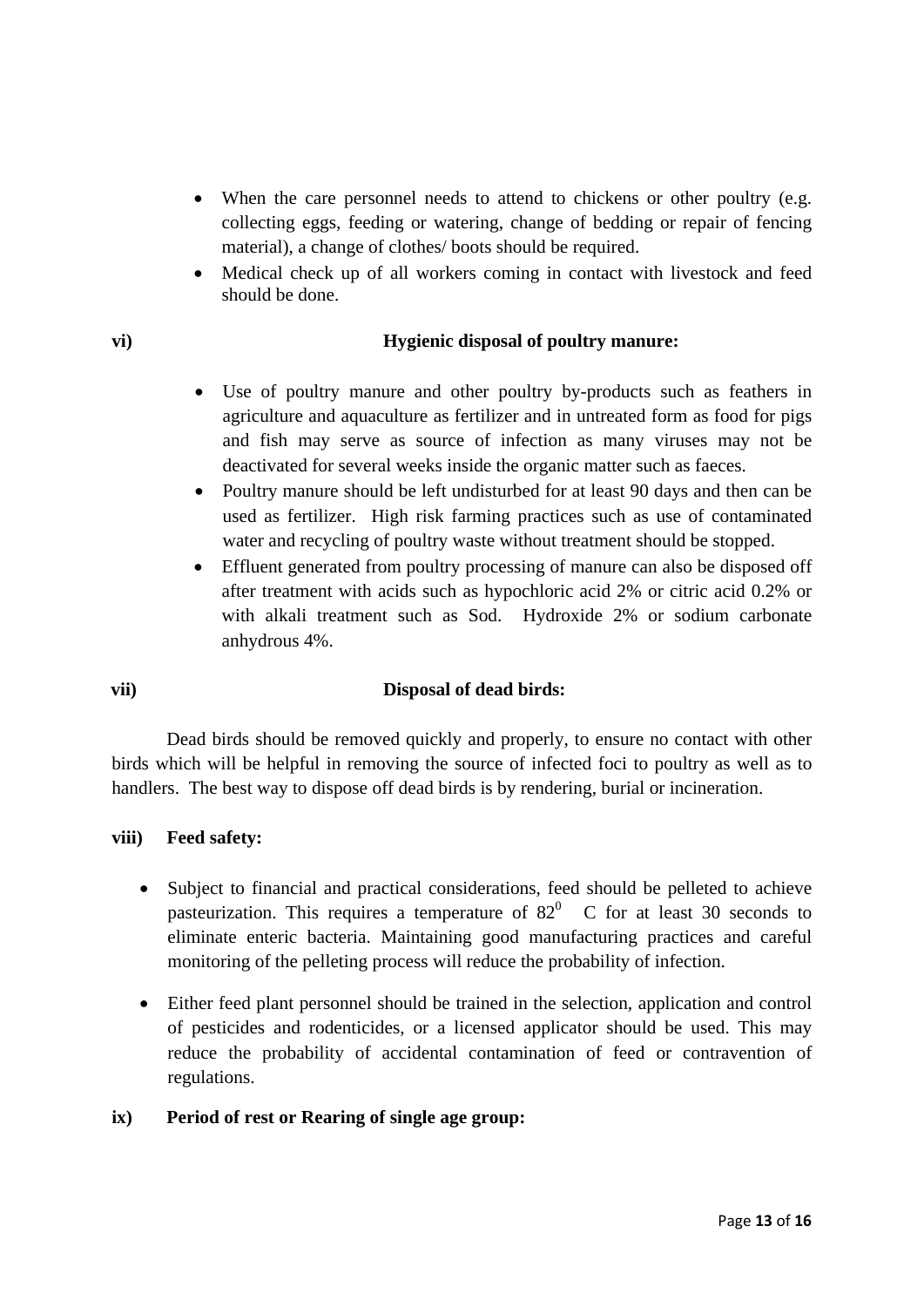One prevention measure that can be instituted in the farm but requires good planning and several enclosures is the method of practice of all-in all-out. This method envisages a complete growth cycle of chickens (or other species) from the period of introduction as in day-old-chicks all the way till the birds are sent to market.

- The all in-all-out system should be followed in poultry farms maintaining the important germplasms. This system provides considerable advantages in the disease control. Using this system, proper sanitary practices can be effectively carried out, coupled with necessary resting period of the building to ensure no infectious agents are carried over from one batch to another. Birds of multiple ages kept on the same premise/shed constitute a serious disease potential from such birds and recovered carriers, especially when birds of different ages are closely associated together.
- It is also important to clean and allow sufficient downtime in between flocks. A period of 10 days should be given after destocking before arrival of new batch. During this period the poultry house should be fumigated and then disinfected with effective disinfectant.

## **x) Medication/ vaccination of birds:**

 The birds should be provided certain medicines and essential vaccines regularly, which can boost immunity such as vitamins, trace minerals and proteins. Deficiency of these will not only lead to decreased production but there will be more chances of getting infection in flock with low level of immunity. Antistress medication during hot weather, after de-beaking, dubbing etc. may be given.

## **xi) Flock profiling:**

- Analysis of feed for mycotoxins or other toxic components should a part of regular biosecurity measures.
- Environmental monitoring of Salmonella in poultry house should also be carried out regularly.
- Isolation, identification and antibiogram of pathogenic organisms should be a part of biosecurity measures.
- Stress reducing measures should be part of regular biosecurity measures. Controlling environmental temperature is most important for removing summer stress.
- Person working with poultry operation should be educated about the disease, its transmission and prevention measures.

## **xii) For high risk/ Alarming situation:**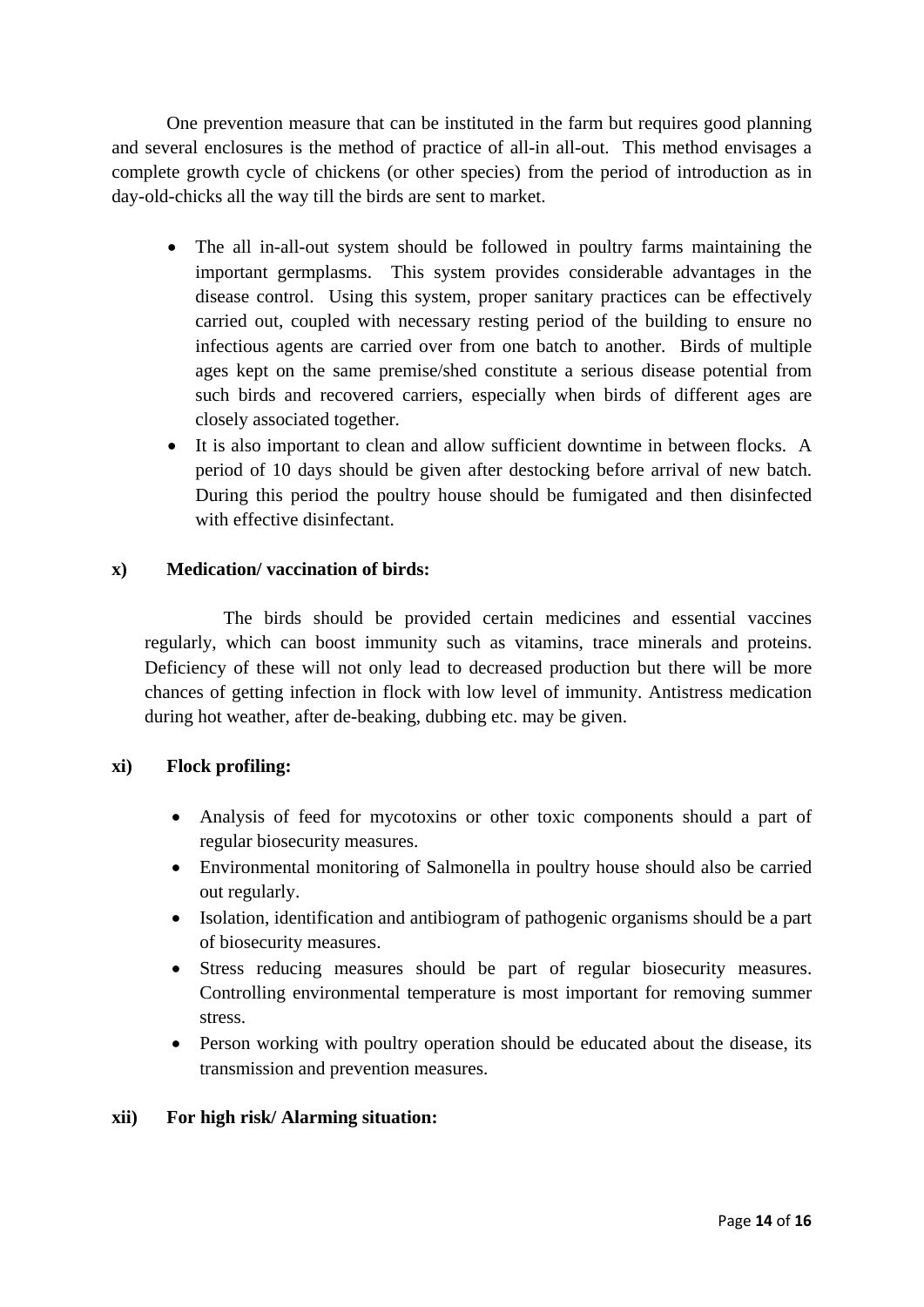- Self quarantine upon the suspicion of an infectious disease No movement of poultry, eggs, dead carcass, manure, farm machinery, and equipment should be allowed within the affected shed area and to outside/other sheds area.
- Immediately adopt enhanced biosecurity protocols for unaffected sheds.
- Treat dead birds as infectious material and dispose off on farm
- Dedicate specific employees to the affected shed(s)
- The farm personnel should wear protective clothing all the time inside the farm, including face-masks & gloves, gumboots.
- Follow strict personal biosecurity procedures for leaving the farm
- Immediately restrict on and off-farm access by locking gates.
- Suspend all unnecessary traffic no vehicle should be allowed to ply in  $&$  out in the farm. Personal vehicle should be left outside in the farm premises.
- Disinfection procedures should be strictly applied at the entrance of the premises.
- Immediate reporting the unusual mortality  $\&$  sickness of the birds in the farm to Ministry

## **xiii) Documentation and Record keeping (indicative list)**

- Outlay / map of the entire farm with clear demarcation of clean and dirty areas with unidirectional approach (one-way route) roads/ access points/ clean-dirty water demarcation etc. – all colour coded should be displayed in office with Critical Control Points clearly marked
- Personnel roster- shed-wise/ entry/exit time; duty /job chart-cleaning of shed, feeding pans/ watering channels, cage cleaning, litter turning etc.
- Visitor's entry log
- Vehicle entry log
- Disinfectant spray schedule for houses; wheel/ foot-dip change roster
- Trace-in and Trace-out for both consignments (chicks/ Hatching Eggs etc.)arrivals and transfers respectively
- Log for feed / equipment arrival and allocation shed-wise, in hatchery/ disinfection of equipment
- Health check-up and cleanliness check-up schedules for personnel
- Schedule for vector/ rodent control program & monitoring
- Record of dead bird, hatchery waste disposal/ manure disposal
- Water sanitization schedule / water testing frequency